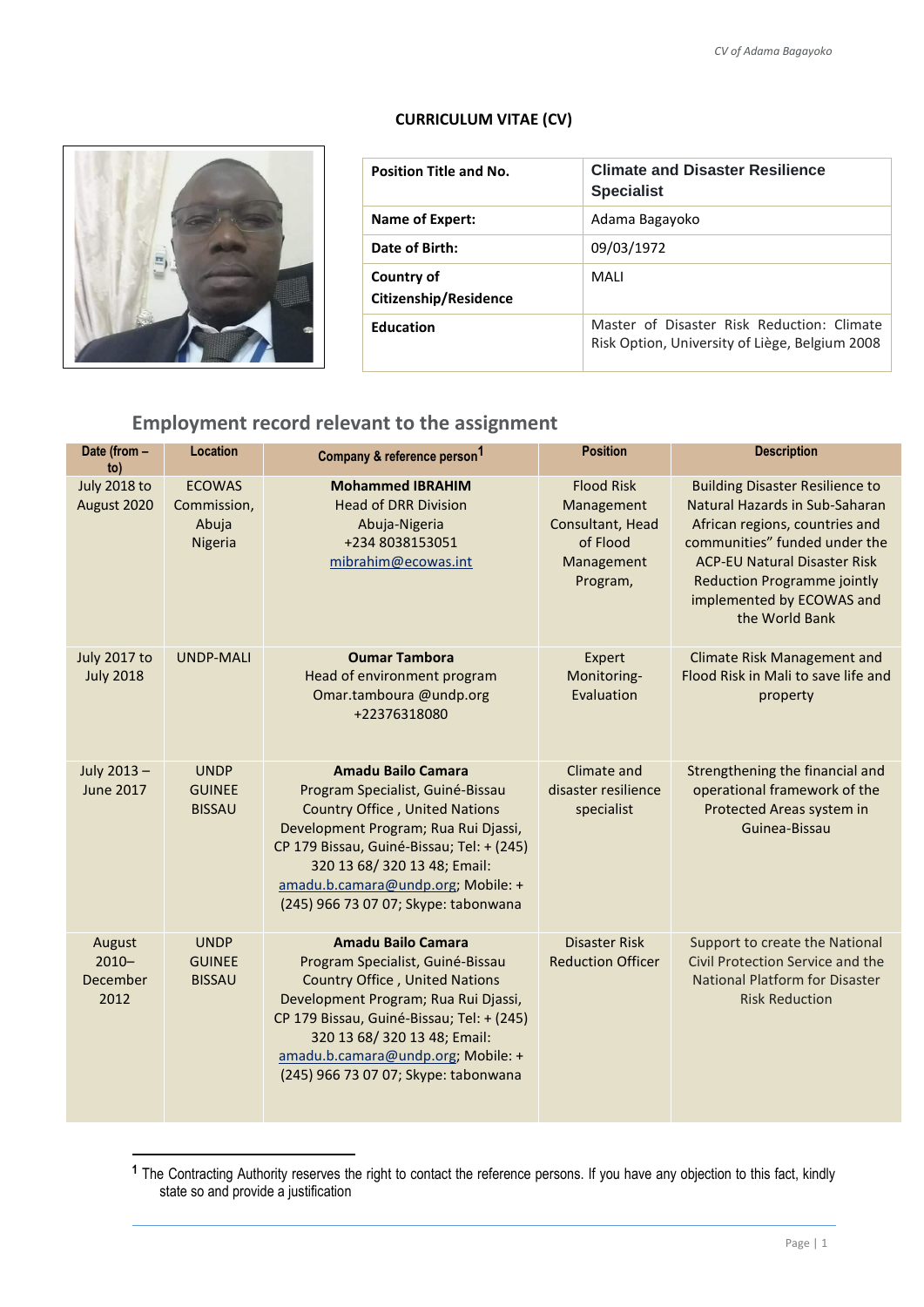| <b>Membership in Professional</b><br><b>Associations and</b><br><b>Publications</b> |                                                                                                                           |                                       |                                                                                                                                       | I am a member of the Malian Platform for Disaster Prevention and Management; member of the Technical<br>and Scientific Committee of the Davos Global Risk Forum, Geneva; member of UNDP-RSCA consultant<br>'Roster Expert Disaster Risk Reduction and Resilience' and member of UNDP-RSCA consultant 'Roster<br>Expert Climate Change and Resilience' of the UNDP Regional Office Addis Ababa, Ethiopia.                                                                                                                                                                                                                                                                                                                                                                                                                                                                                                                                                                                                                                                                                                                                                                                                                                                                                                                                                                                                                     |
|-------------------------------------------------------------------------------------|---------------------------------------------------------------------------------------------------------------------------|---------------------------------------|---------------------------------------------------------------------------------------------------------------------------------------|------------------------------------------------------------------------------------------------------------------------------------------------------------------------------------------------------------------------------------------------------------------------------------------------------------------------------------------------------------------------------------------------------------------------------------------------------------------------------------------------------------------------------------------------------------------------------------------------------------------------------------------------------------------------------------------------------------------------------------------------------------------------------------------------------------------------------------------------------------------------------------------------------------------------------------------------------------------------------------------------------------------------------------------------------------------------------------------------------------------------------------------------------------------------------------------------------------------------------------------------------------------------------------------------------------------------------------------------------------------------------------------------------------------------------|
|                                                                                     | ✔<br>✓<br>$\checkmark$<br>Université de Liège<br>$\checkmark$<br>35:385-397.<br>✓<br>$\checkmark$<br>Montpellier, France. |                                       | Platform   Economic Community of West African States (ECOWAS)<br>phosphore du modèle NuMaSS. African Crop Science Journal. 11: 17-25. | Communique of Validation Workshop of the ECOWAS Flood Risk Management Strategy and ECOWAS<br>Hydromet Program Initiative, Held from 13-14th February 2020 in Dakar Senegal<br>The report is on line in the dedicate place reserved to the Resources / Documentation. The link for<br>the English version is: Proceedings of the ECOWAS Hydromet Forum and Disaster Risk Reduction<br>Bagayoko A. 2008 : Impact de l'aménagement des champs en courbes de niveau sur la conservation<br>des eaux de pluies à Siguidolo au Mali, 36p. Master Complémentaire Gestion des Risques Naturels ;<br>Diarra, A.S., R.S. Yost, M.D. Doumbia, T. Attanandana, A. Bagayoko, A.B. Kouyate, R. Kablan, and X.<br>Wang. 2004. An algorithm for estimating amounts of rock phosphate needed to meet crop<br>phosphorus requirements in West African soils. Communications in Soil Science and Plant Analysis.<br>Doumbia, M.D., A. Sidibé, A. Bagayoko, M.A. Diarra, A. Bationo, R.A. Kablan, R.S. Yost, L.R. Hossner et<br>F.M. Hons. 2003. Recommandations spécifiques d'engrais: calibration et validation du module<br>Traoré K.B., Mc Carthy G., Gigou J., Doumbia M.D., Bagayoko A., Yost R.S., Konaré H., Dioni L.,<br>Coulibaly H., Sidibe A., Kablan R.A 2004. Paris : IRD, p. 568-569. Colloque international sur l'influence<br>de la gestion de la biomasse sur l'érosion et la séquestration du carbone, 2002-09 23/2002-09-28, |
| Language Skills (indicate<br>only languages in which you<br>can work):              | English<br>Portuguese<br>French                                                                                           | Speaking<br>Fair<br>Fair<br>Excellent | Reading<br>Fair<br>Fair<br>Excellent                                                                                                  | Writing<br>Fair<br>Fair<br>Excellent                                                                                                                                                                                                                                                                                                                                                                                                                                                                                                                                                                                                                                                                                                                                                                                                                                                                                                                                                                                                                                                                                                                                                                                                                                                                                                                                                                                         |

## **Adequacy for the Assignment**

| Detailed Tasks Assigned on Consultant's Team of              | Reference to Prior Work/Assignments that Best Illustrates      |
|--------------------------------------------------------------|----------------------------------------------------------------|
| <b>Experts:</b>                                              | <b>Capability to Handle the Assigned Tasks</b>                 |
| (i) Report on creating and maintaining active contact (list, | Name of assignment or project: Building Disaster Resilience to |
| email active group) with partners and member states          | Natural Hazards in Sub-Saharan African regions, countries and  |
| focal point in the region ; (ii) f Report, TOR, Concept note | communities" funded under the ACP-EU Natural Disaster Risk     |
| on established guide-lines related to risk identification    | Reduction Programme jointly implemented by ECOWAS and          |
| and hazards formulated, reviewed and published;              | the World Bank                                                 |
| (iii) Report, TOR, Concept note on consultations with        | Year: July 2018 to August 2020                                 |
| member states and regional stakeholders on the               | Location: Abuja-Nigeria                                        |
| development of strategy to increased understanding and       | <b>Client: ECONOMIC COMMUNITY OF WEST AFRICAN STATES</b>       |
| capacities for effective early warning communication         | (ECOWAS)                                                       |
| system and GIS risk mapping for DRR/ DRM planning; (iv)      | Main project features: Individual Consultant                   |
| Report, TOR/Concept note on establishing protocols           | <b>Position held: Head of Flood Management Program</b>         |
| between ECOWAS and member states as well as among            | <b>Activities performed:</b>                                   |
| member states for data collection, information sharing       | Development of ECOWAS Regional                                 |
| hazards,                                                     | Flood                                                          |
| risks                                                        | Risk                                                           |
| management, early                                            | Management Strategy in collaboration with MMO, WB,             |
| warning                                                      | WASCAL, ACMAD, AGRHYMET, Authority Basin and                   |
| on                                                           | <b>Member States:</b>                                          |
| communication, and risk mapping applications; (v)            | Development of Policy brief on regional (ECOWAS) Flood         |
| TOR/Concept note on formulating, maintaining,                | Hotspots with WASCAL and WB;                                   |
| publishing and adopted with member states a regional         | Development of strategy to increased understanding and         |
| flood management policy and framework; (vi) Report,          | capacities for effective early warning communication           |
| TOR/Concept note on supporting affected member               | system and GIS risk mapping for DRR/ DRM planning in           |
| states to conduct Joint Vulnerability and Hazard Risk        | Collaboration with WASCAL and AGRHYMET;                        |
| Assessments and Profiling in identified hot spot areas of    | Regional E-Learning courses on Geospatial Information          |
| the sub-region ; (vii) Report, TOR/Concept note on           | Technology Applications, Flood Forecasting and Early           |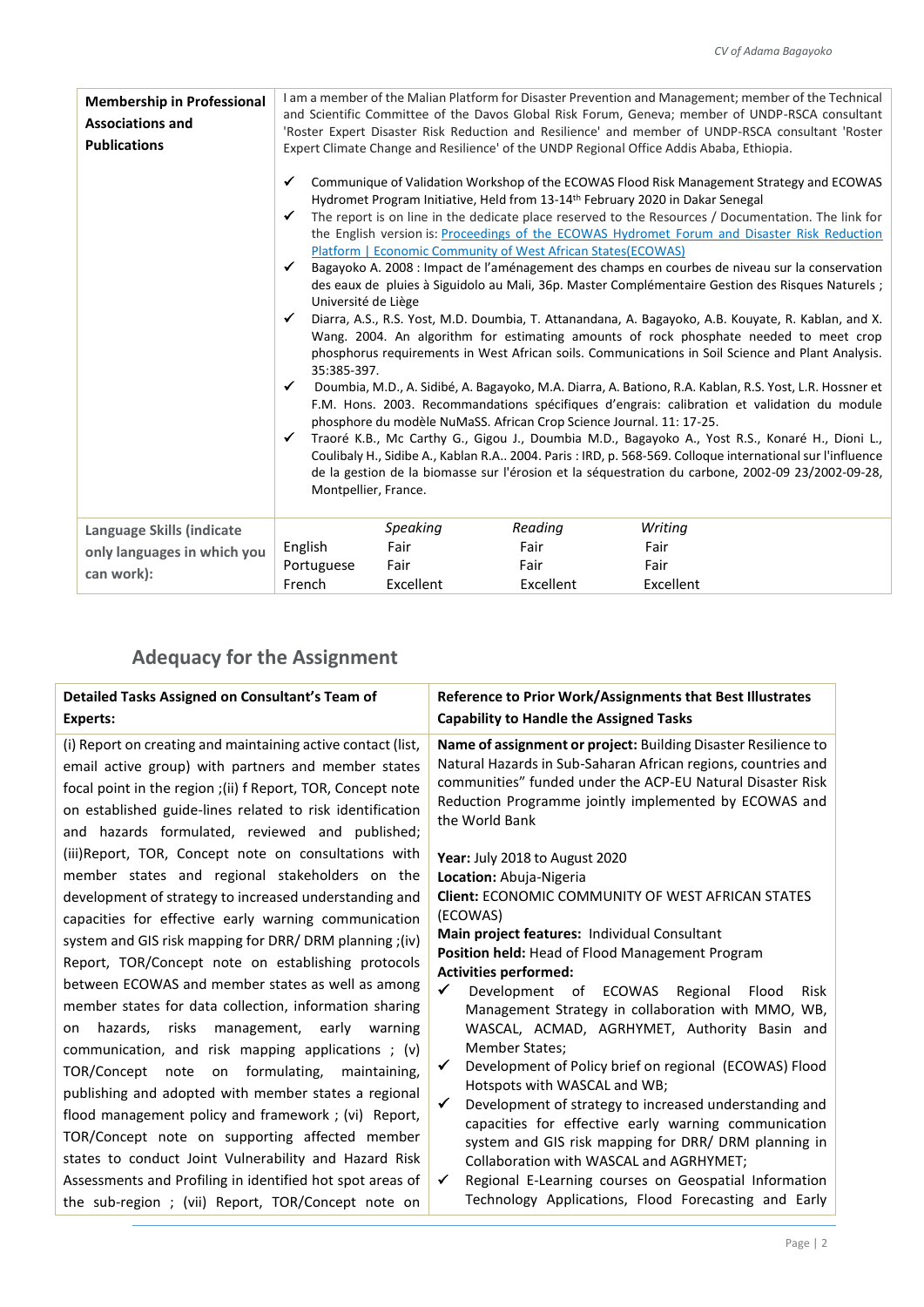creating and preparing guidance note, publications and dissemination on climate change impacts on disasters disseminated; (viii)Report, TOR/Concept note on formulating roster of experts, scientists and volunteers identified and kept up-to-date expansion of the scope of hazard coverage, timeliness of warnings, accessibility to people of various early warning systems in operation and facilitating their coordination and harmonization; (ix) Report, TOR, Concept note on established guide-lines related to organized regional climate outlook forums in West Africa and promoted it regularly as a preparedness mechanism ; (x) TOR, Concept note on the designed strategy for ECOWAS regional centers, ACMAD and AGRHYMET to sustainably support in providing training and forecasting of extreme hydro-meteorological; (xi) Report, TOR, Concept note on developing framework and establishment of an active ECOWAS Observation and Monitoring Centre (surveillance system) to collects global, regional, and member state information and communicates information to member states and the ECOWAS Commission at all times ; (xii) Report, TOR/Concept note on consultation meeting with stakeholder to validate and adopt framework on the establishment of an active ECOWAS Observation and Monitoring Centre (surveillance system) ; (xiii) Report, TOR/Concept note on research study to elaborate available data base on gender-sensitive disaster and humanitarian indicators within the ECOWAS Observation and Monitoring Centre (surveillance and early warning systems); (xiv) TOR/Concept note on operationalization of a regional surveillance early warning system covering; flood forecasting; Severe weather forecasting; Wild-fire observation; Coastal hazard monitoring; drought monitoring; (xv) Final Report of the Assignment.

Warning Systems in West Africa with ECOWAS, WASCAL and WB

- $\checkmark$  Regional Awareness and Technical Training to implement Flood Forecasting and Early Warning Systems with ECOWAS, WASCAL and WB
- Proceedings of ECOWAS Hydromet Forum and Disaster Risk Reduction Platform with MMO, WB, WASCAL, ACMAD, AGHRYMET and Member States;
- Development of Protocols between ECOWAS and member states as well as among member states for data collection, information sharing on hazards, risks management, early warning communication, and risk mapping applications;
- $\checkmark$  The Concept note on formulating roster of experts, scientists and volunteers identified and kept up-to-date expansion of the scope of hazard coverage, timeliness of warnings, accessibility to people of various early warning systems in operation and facilitating their coordination and harmonization;
- Formulation of roster experts, scientists and volunteers identified and kept up-to-date expansion of the scope of hazard coverage, timeliness of warnings, accessibility to people of various early warning systems in operation and facilitating their coordination and harmonization;
- $\checkmark$  Development of Concept note on the designed strategy for ECOWAS Regional Center;
- Development of Technical and Financial proposal and Technical 'AGRHYMET to sustainably support in providing training and forecasting of extreme hydrometeorological';
- Concept note on developing framework and establishment of an active ECOWAS Observation and Monitoring Centre (surveillance system) to collects global, regional, and member state information and communicates information to member states and the ECOWAS Commission at all times ;
- Concept note on operationalization of a regional surveillance early warning system covering; flood forecasting; Severe weather forecasting; Wild-fire observation; Coastal hazard monitoring; drought monitoring.

(i) Provide technical expertise to all components of the project, and support the Project Coordinator in the coordination and implementation of project activities; (ii) elaborate the monitoring and evaluation framework and follow-up with all relevant stakeholders at national, country and demonstration sites, in accordance with the framework for results of the project document and in accordance with the GEF tracking tool for the GEF monitoring and evaluation guidelines, (iii) ensuring that the technical contacts meet the highest standards; Contribute to the development of ToRs for outsourcing, assist with the selection process, recommend the best

**Name of assignment or project:** Climate Risk and Flood Management

**Year:** July 2017 to July 2018

**Location:** Mali

**Client:** United Nations Development Program of Mali (UNDP-Mali)

**Main project features:** Monitoring-Evaluation **Position held:** Expert Monitoring-Evaluation **Activities performed:** 

- Development of the monitoring and evaluation framework;
- Development of Roster of the technical contacts meet the highest standards;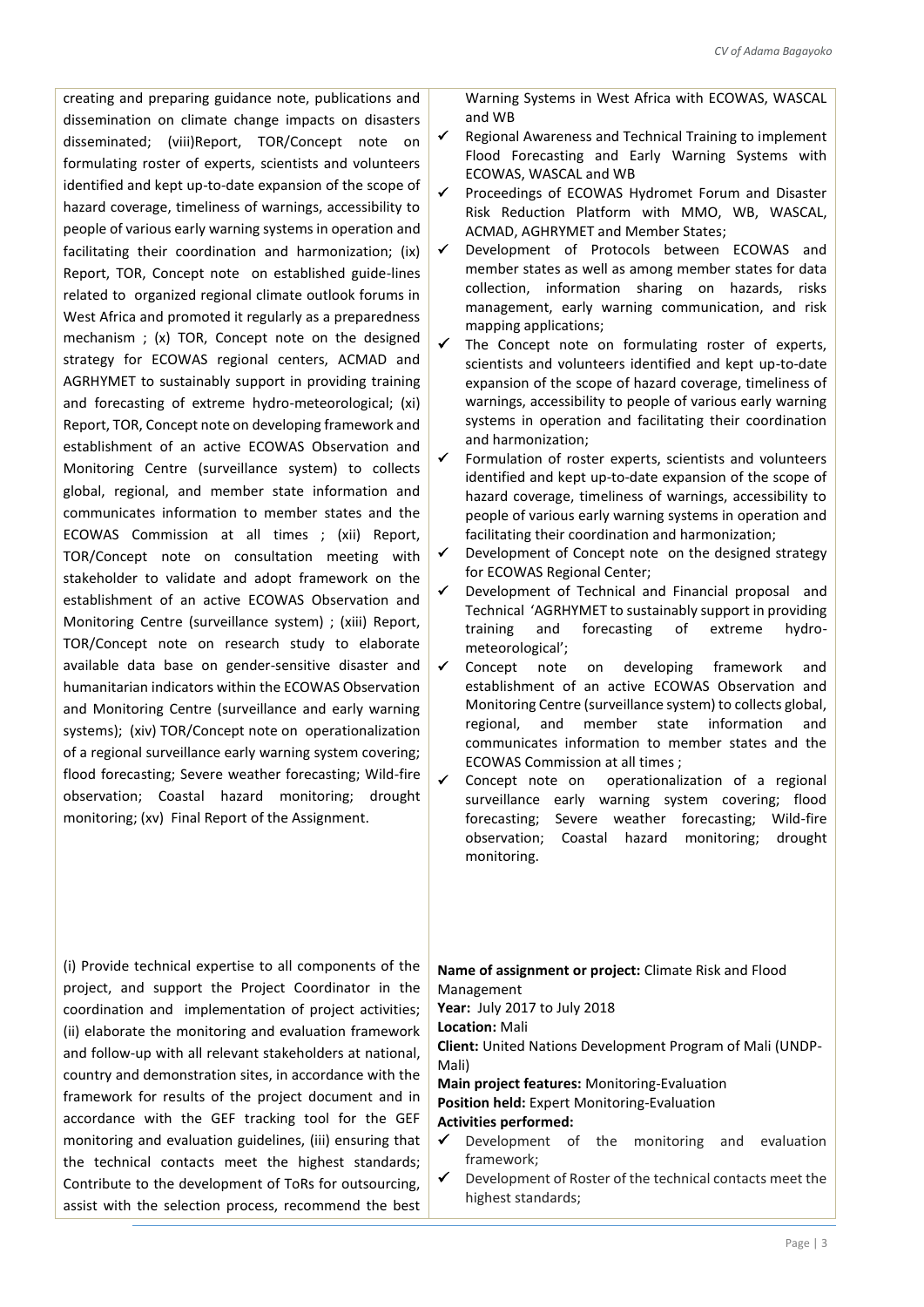candidates and approaches, provide technical support; provide supervision and assistance, if necessary; (iv) Provide technical input to the work of the Coordinator and other institutions involved in the management of the implementation arrangements; (v) elaborate the report in accordance with project management guidelines

(i) Coordinate the production of project results, according to the project document; (ii) Mobilize all project inputs in accordance with UNDP procedures for projects implemented at the national level; (iii) Supervise and coordinate the work of all project staff, consultants and subcontractors; (iv) Develop and ensure the effective implementation of the project monitoring and evaluation plan; (v) Provide technical support to projects for the development and implementation of activities; (vi) Develop data collection tools for field activities; (vii) Coordinate the preparation of trimestral and annual reports and ensure the timely submission of reports; (viii) Ensure quality control of reports, all documents produced and information entered in Atlas (Project Monitoring Module); (ix) Ensure regular monitoring and evaluation of activities, the successful realization of the effects; (x) Develop the Terms of Reference for the studies and evaluations to be carried out as part of the implementation of the monitoring and evaluation plan; (xi) Support the completion of mid-term and final evaluations of projects / programs; (xii) Conduct a situation analysis on monitoring and evaluation capacities of selected key ministries and decentralized actors; (xiii) Develop training modules on RBM, monitoring and evaluation; (xiv) Support national capacity building in RBM monitoring and evaluation; (xv) Support the establishment of national database (DevInfo); (xvi) Contribute to the updating of the project database; (xvii) Check the quality of the data collected; (xviii) Support planning and monitoring and evaluation exercises in the project; (xix) Participate in UN monitoring and evaluation group meetings (xx) Participate in the monitoring and evaluation of joint projects (xxi) Document, disseminate and exchange experiences gained in the country; (xxii) Monitor quality assurance of projects in the UNDP intranet and in the Atlas; (xxiii) Program the Budget in the Atlas

- Development of ToRs for all consultation in the project;
- $\checkmark$  Development of multi years' Work Plan and budget;
- $\checkmark$  Development of reports monitoring and evaluation.

**Name of assignment or project:** Strengthening the financial and operational framework of the national PA system in Guinea-Bissau

**Year:** July 2013 – Jun 2017

**Location:** Guinea Bissau

**Client:** United Nations Development Program of Guinea Bissau

**Main project features:** Advisor

**Position held:** Climate and Disaster Resilience Specialist **Activities performed:** 

- Vulnerability and Capacity Assessment Study in the 60 most vulnerable communities in Gabu, Bafata, Cacheu and Quinara;
- $\checkmark$  Community development plans in the 60 most vulnerable communities in Gabu, Bafata, Cacheu and Quinara;
- $\checkmark$  Mainstreaming of disaster risk reduction into the basic education policy document and the development of DRR and CC training modules for basic education;
- $\checkmark$  Capacity of the 60 most vulnerable communities for disaster risk reduction planning, prevention and reduction (DRR) and climate risk management;
- Development of an innovative education communication strategy to raise awareness among people with greater awareness in the promotion of DRC-DR in development programs and the role of public institutions;
- $\checkmark$  Training of communities on relevant techniques in DRR, agriculture, intensive, water-sanitation, reforestation, environmental conservation, fisheries, waste management ;

 $\checkmark$  Development of training modules on climate change and facilitate training sessions (methodological tools for a Vulnerability and Capacity Assessment)

Contribution to mobilize resources:

. Development of PIFs for the Warling Sytem, 6 million USD, FM, 5443 LDCF Guinea Bissau PIF Sept 26 2016 . Development of BIPs for building resilience and adaptation to climate change in coastal zone communities; 12 million USD, FM, PIMS 4978\_G Bissau Coastal Adaptation LDCF\_PIF\_ 2Dec2014